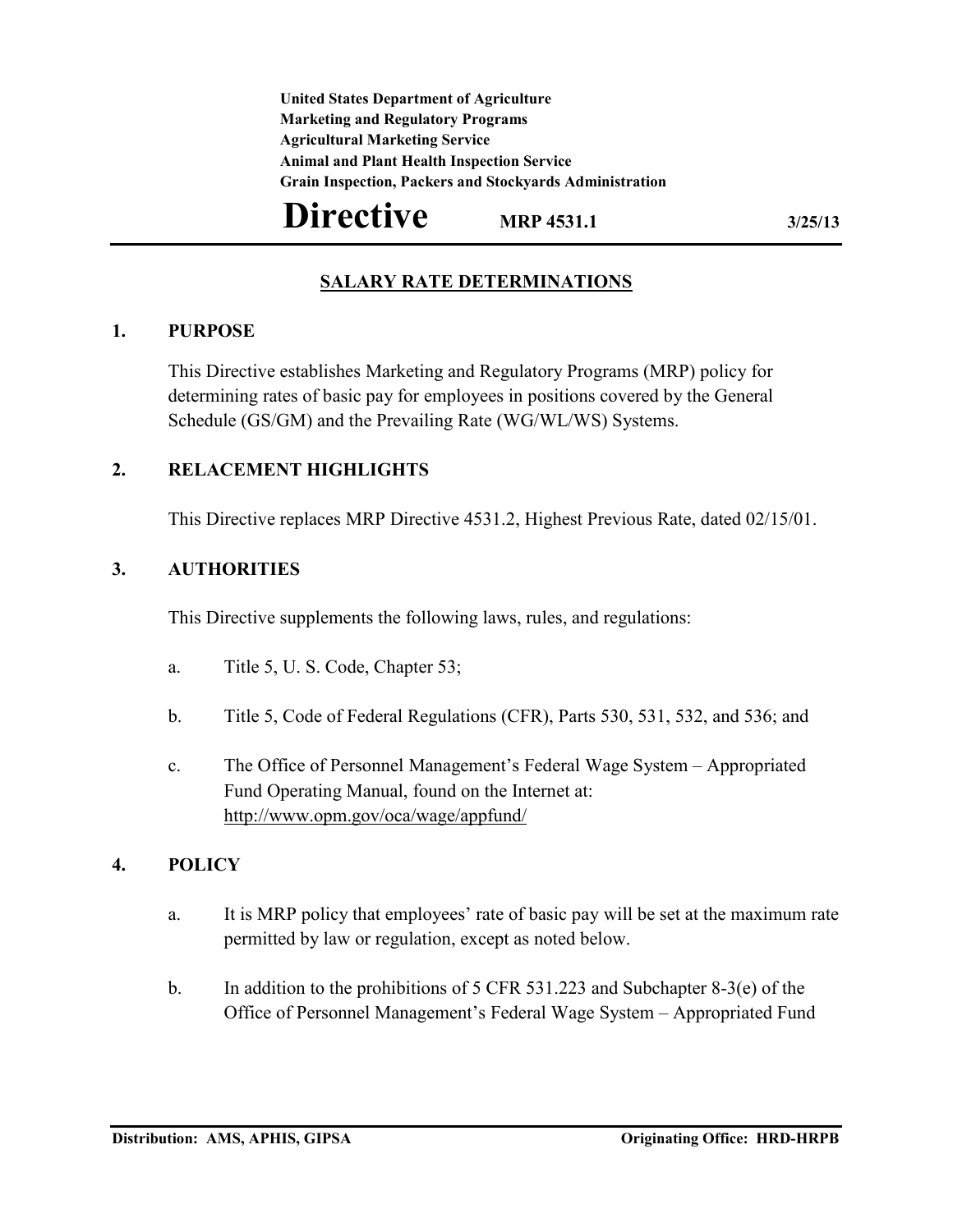Operating Manual, the maximum rate payable or highest previous rate (HPR) will not be based on:

- (1) A demotion for cause (i.e., as a result of a performance or disciplinary action).
- (2) An appointment to a seasonal position initially filled under Schedule A appointments in the Excepted Service, under 5 CFR 213.3113 (f) (2), in the Cotton and Tobacco Program, Agricultural Marketing Service.
- (3) A voluntary demotion with no prospect of re-promotion within 120 days when the Program has established a written policy on how pay will be set (5 CFR 531.221(a)(2).
- (4) A voluntary demotion with prospects of re-promotion within 120 days.
- (5) A rate earned while on an on-call or as-needed (intermittent) work schedule.
- (6) Erroneous rates.

**NOTE:** Rates earned under a mixed tour schedule may be used only as HPR while an employee is assigned to either a full-time or part-time work schedule.

c. Programs may establish additional written policy on the circumstances when HPR will be granted for voluntary demotions when the employee has no prospect of repromotion within 120 days. Copies must be provided to the Human Resources Division (HRD) - Servicing Personnel Office (SPO) and the Human Resources Policy Branch (HRPB) for posting on the web. If a Program has not established a written policy, the SPO will set an employee's pay at the maximum rate permitted by law or regulations. Typically, this will result in the granting of HPR.

The authority to establish policy on pay setting for voluntary demotions is delegated as follows:

| $AMS*$   | Administrator           |
|----------|-------------------------|
|          | Associate Administrator |
|          | Deputy Administrators   |
| $APHIS*$ | Administrator           |
|          | Associate Administrator |
|          | Deputy Administrators   |
| $GIPSA*$ | Administrator           |
|          | Deputy Administrators   |

\*This authority may not be re-delegated.